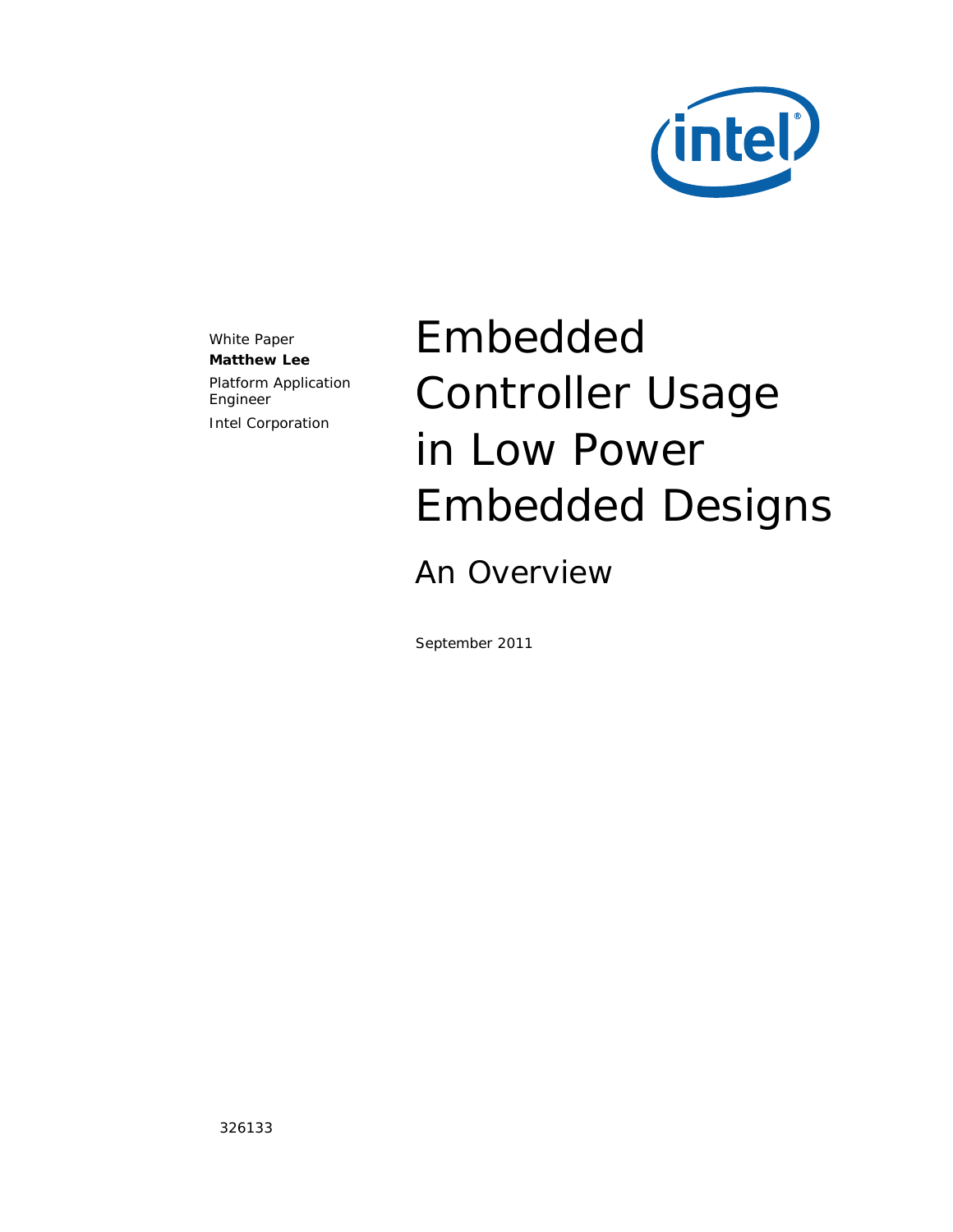

# *Executive Summary*

Embedded Controllers are a common part of Intel's low power embedded reference designs and, therefore, an important consideration for system designers to create derivative designs for an ODM or OEM. This white paper will provide system designers with sufficient knowledge to understand the form, fit and function of Embedded Controllers and how best to include them in a design.

The Intel® Embedded Design Center provides qualified developers with web-based access to technical resources. Access Intel Confidential design materials, step-by step guidance, application reference solutions, training, Intel's tool loaner program, and connect with an e-help desk and the embedded community. Design Fast. Design Smart. Get started today. http://www.intel.com/p/en\_US/embedded.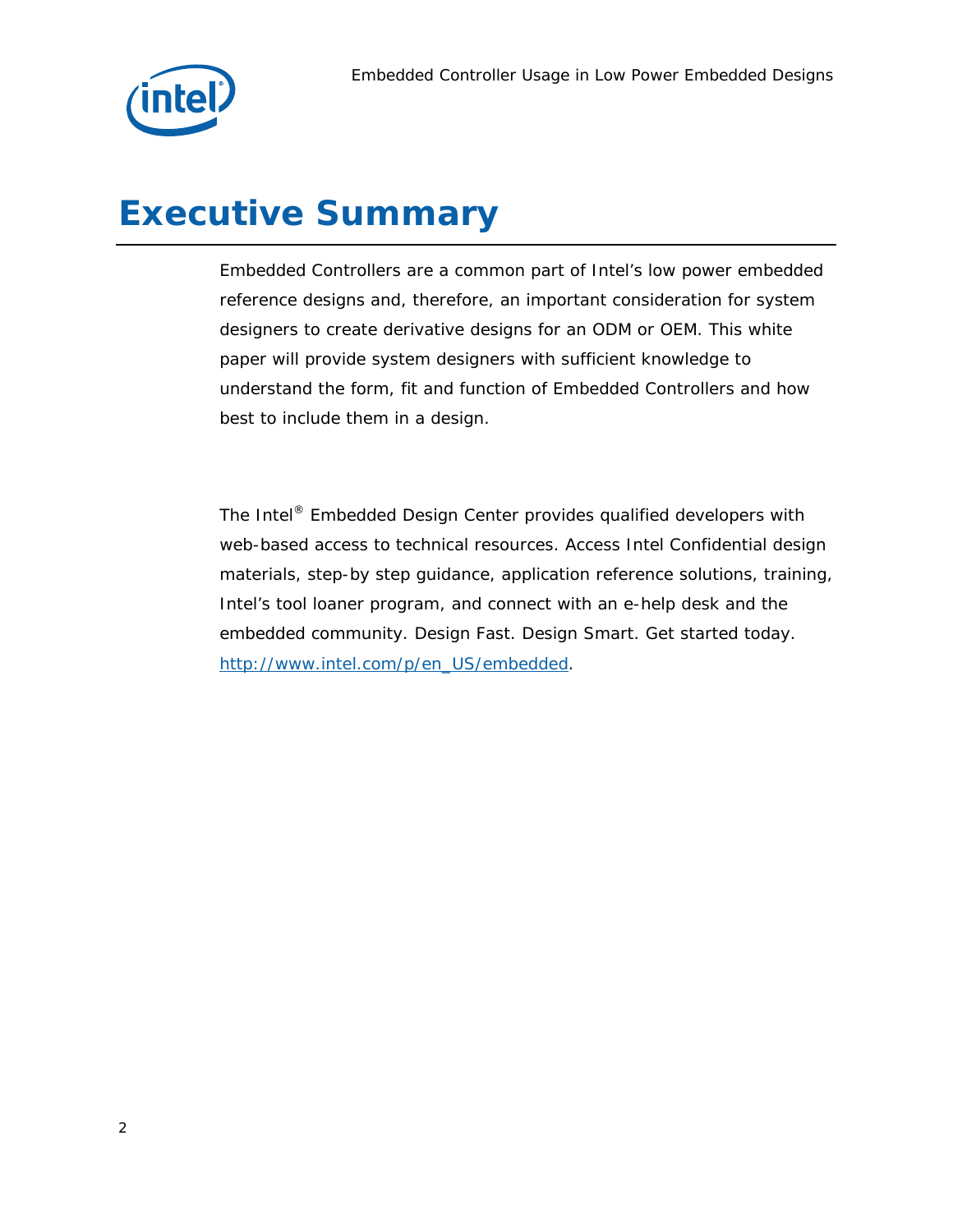

# **Contents**

| Hard-Wired Functionality: System Management Controller (SMC)8 |  |
|---------------------------------------------------------------|--|
|                                                               |  |
|                                                               |  |
|                                                               |  |
| Nuvoton* NPCF791F                                             |  |
|                                                               |  |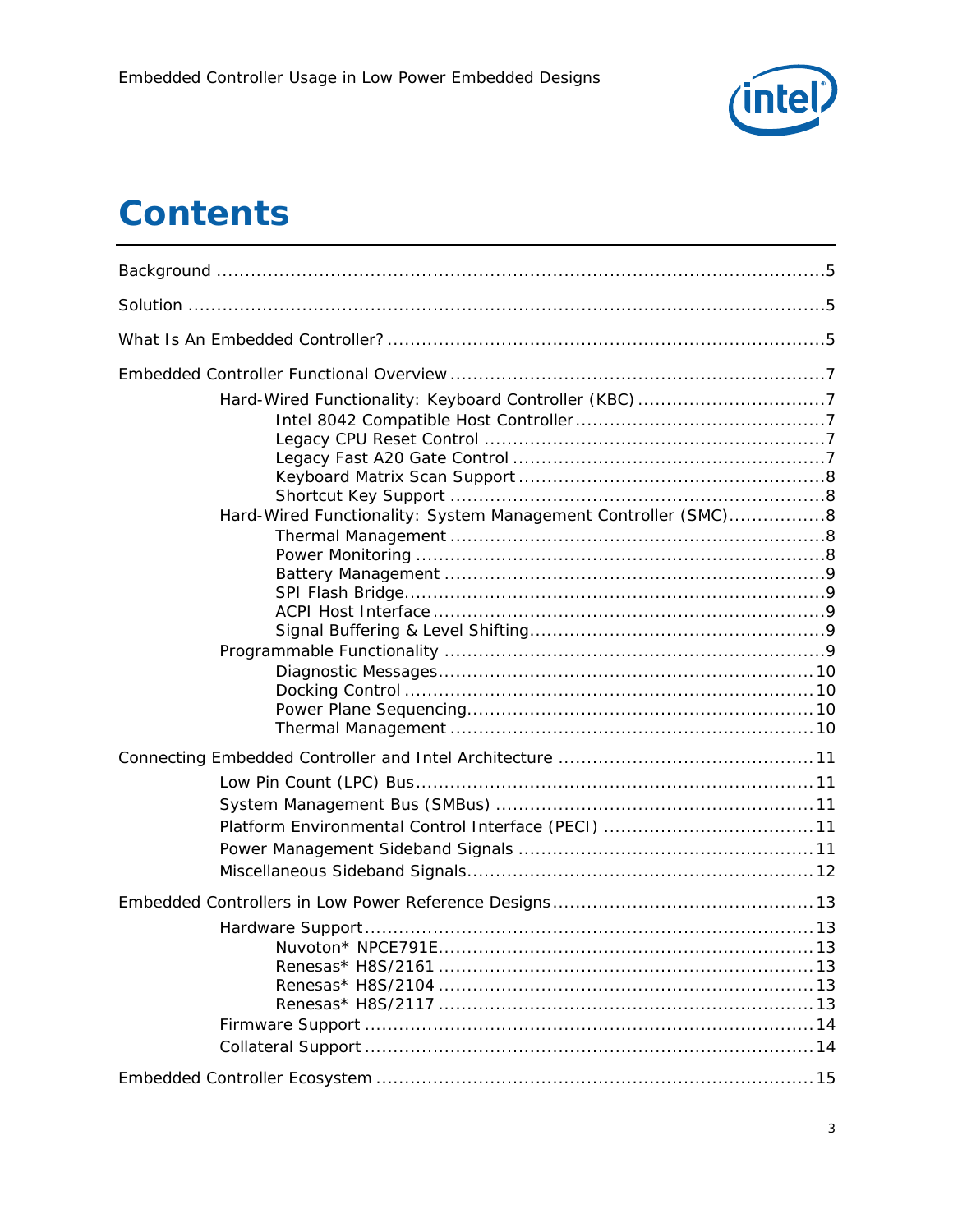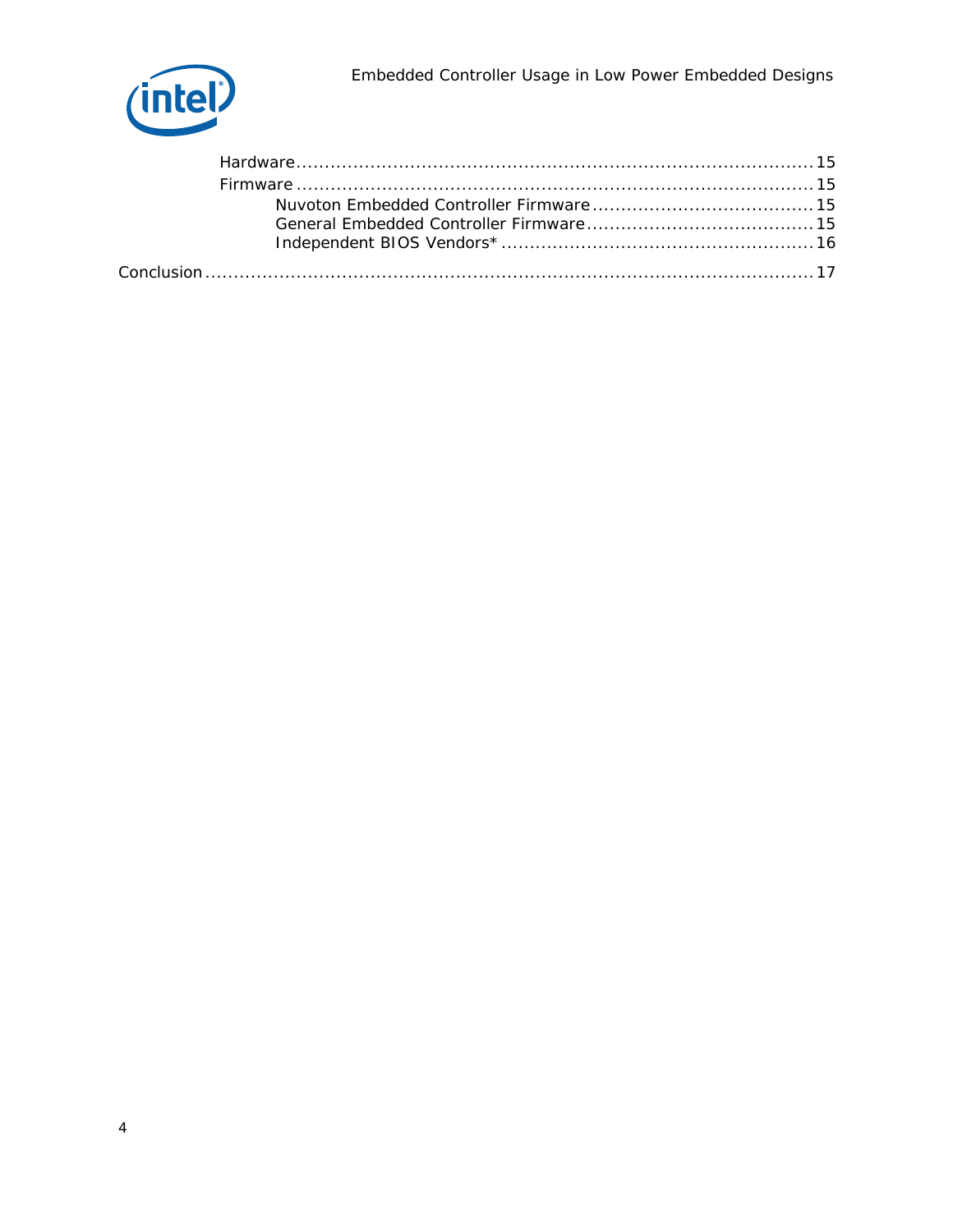

# *Background*

Embedded Controllers (ECs) are often found in low power embedded reference designs, performing a range of Input/Output (I/O) and system management functions. While these ECs have been an understood and established part of Intel Architecture based laptop, netbook and now tablet designs, their purpose is not as well understood in the embedded design world.

Since embedded designs tend to utilize Super I/O ICs, programmable logic (such as CPLDs or FPGAs) or discrete logic rather than an embedded controller, it can be problematic to leverage a low power embedded reference design directly without knowing what the embedded controller is actually doing.

# *Solution*

This white paper is intended to give readers an overview of Embedded Controller usage by covering the following subject areas:

- An overview of the function of an Embedded Controller
- The implementation of an Embedded Controller in low power embedded reference designs
- The ecosystem in place to service Embedded Controller implementations

# *What Is An Embedded Controller?*

An Embedded Controller can be considered to be a microcontroller, with I/O and internal features targeted to suit the typical needs of a low power platform. With the microcontroller architecture in mind, Figure 1 summarizes the typical block diagram of a generic embedded controller.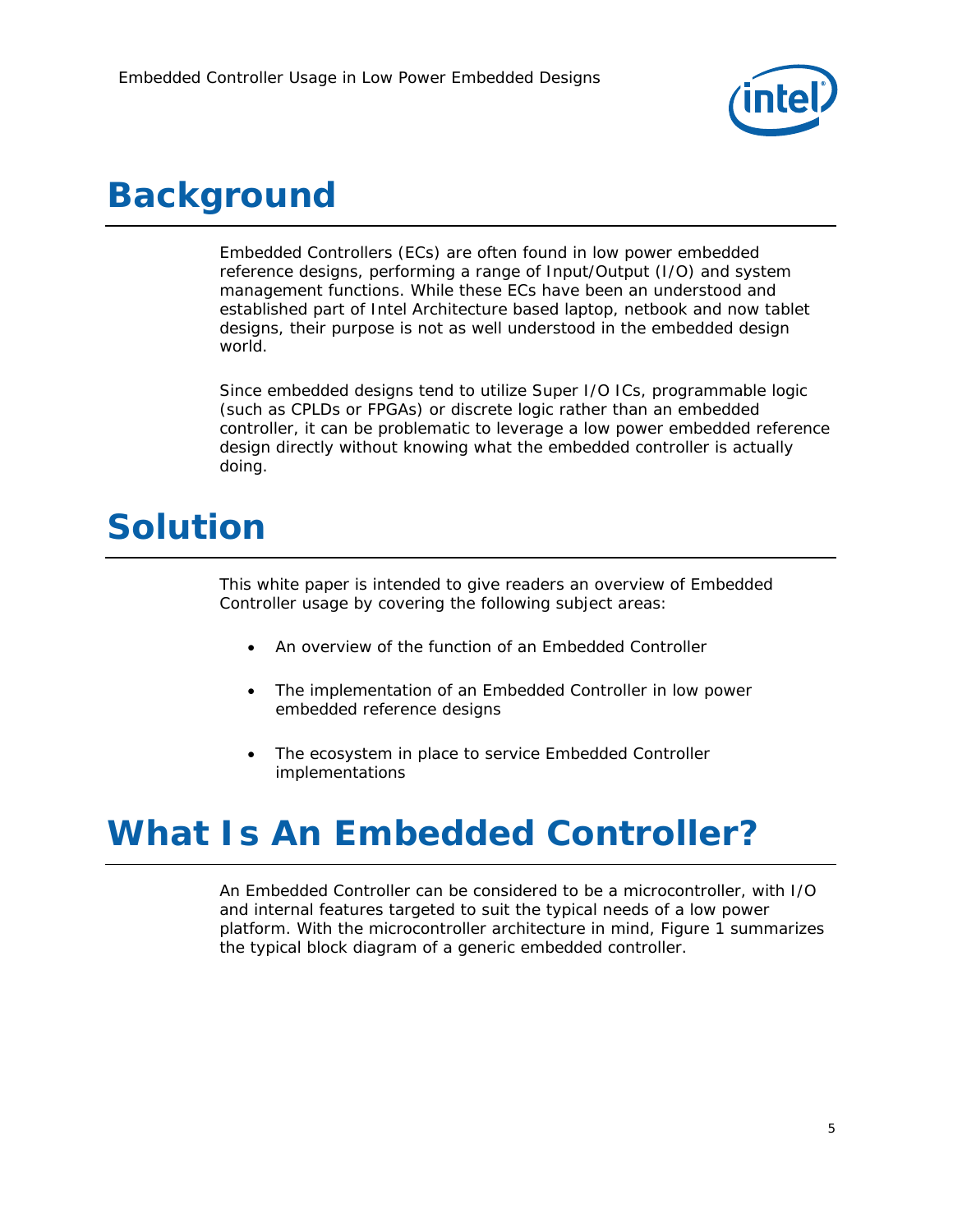

#### **Figure 1. Generic Embedded Controller Block Diagram**



These blocks can be split into two main groups.

- 1. Hard-wired
- 2. Programmable

The hard-wired group comprises items which have one hardware defined function such as the clocks, interrupt controller, I/O, Timers and Analog-to-Digital Converter. The programmable group consists of the CPU, RAM & Flash memory blocks and the functions of those blocks are defined by the firmware programmed in the Flash memory.

- *Note:* Different acronyms are often used instead of Embedded Controller and these describe subsets of the EC function.
	- KSC: Keyboard and System Controller
	- KBC: Keyboard Controller
	- SMC: System Management Controller
	- H8: A shortened name of the Embedded Controller family often use in reference designs: the Renesas\* H8S Controller.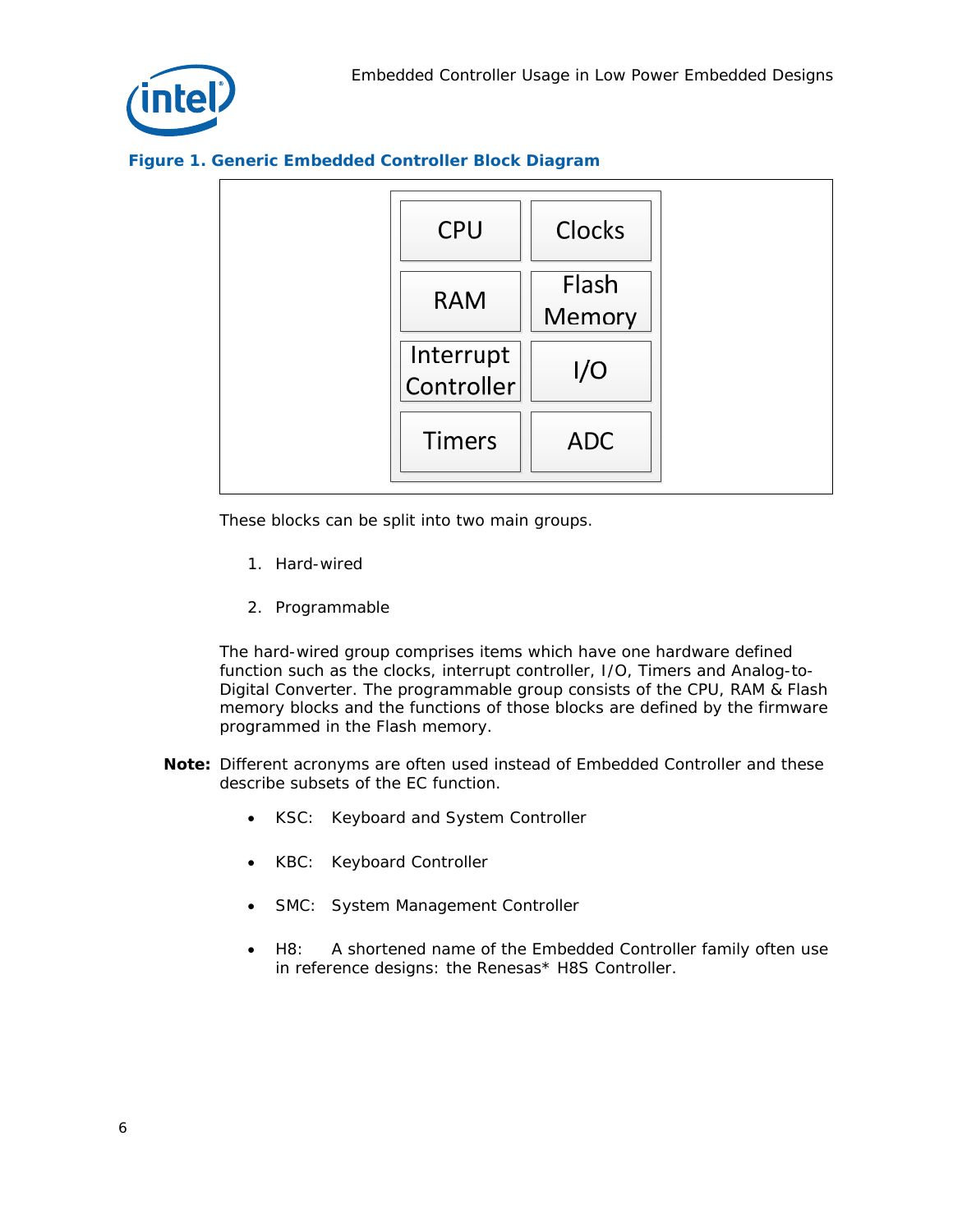

# *Embedded Controller Functional Overview*

As discussed previously, the Embedded Controller consists of two groups: Hard-Wired and Programmable.

The hard-wired functionality is defined by the vendor of the Embedded Controller and can be further sub-divided into two groups: Keyboard Controller (KBC) and System Management Controller (SMC).

The programmable functionality is generally defined by the OEM/ODM that is developing the system. This programmability allows the Embedded Controller to be customized to the specific needs of the platform and to be differentiated from the same EC used by another OEM or ODM.

### **Hard-Wired Functionality: Keyboard Controller (KBC)**

The keyboard controller aspects of Embedded Controller functionality often include the following items.

### **Intel 8042 Compatible Host Controller**

This allows AT-compatible and PS/2-compatible support for keyboards and mice via reads & writes to I/O Ports 60h and 64h.

### **Legacy CPU Reset Control**

This allows the CPU to be reset by asserting the  $RCIN#$  signal input to the platform ICH or PCH which, in turn, triggers the INIT# signal output from the ICH or PCH.

### **Legacy Fast A20 Gate Control**

This allows the processor FSB address bit 20 (A20) to be forced low, ensuring DOS program compatibility, by asserting the A20GATE signal input to the platform ICH or PCH which, in turn, triggers the A20M# signal output from the ICH or PCH.

*Note:* Intel Architecture support for A20 gate support is gradually being removed in newer microarchitecture implementations.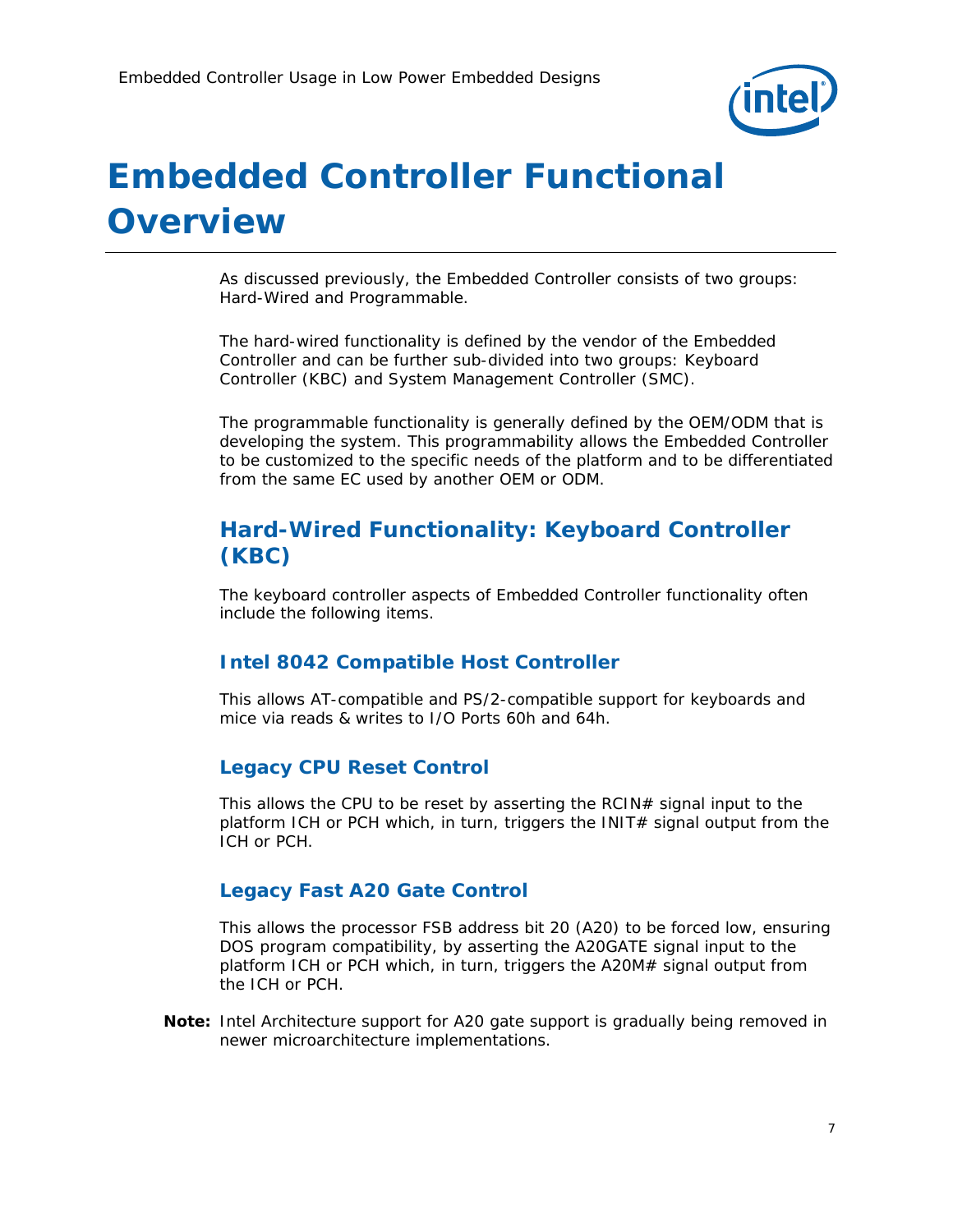

### **Keyboard Matrix Scan Support**

All keyboards have their keys arranged into a matrix of rows and columns. Due to number of signals needed to represent those row and columns, external keyboards use an onboard controller to translate from these row and column addresses to an electrically simpler protocol such as AT, PS/2 or USB.

In systems where the keyboard is integrated in the same chassis and the cable, is therefore, shorter or non-existent it can be simpler and more cost effective to dispense with the extra controller and connect directly to the system Keyboard Controller.

### **Shortcut Key Support**

This allows the system to detect on certain key presses or combinations outside those keys normally supported by international keyboard standards. Such actions could include the following:

- Change screen brightness
- Enable or Disable wireless networking
- Increase or Decrease audio volume

### **Hard-Wired Functionality: System Management Controller (SMC)**

The system management controller aspects of Embedded Controller functionality may include the following items.

#### **Thermal Management**

The Embedded Controller may have PWM interfaces that can be used to control system fans. The fans generally will be controlled using system input processed by the programmable functionality.

### **Power Monitoring**

The Embedded Controller ADC signal can be used to monitor the voltage and, if using a sense resistor, the current consumption of specific power rails. This information could be used to, among other things, monitor battery charging or inform the user or administrator of potentially problematic power supply conditions.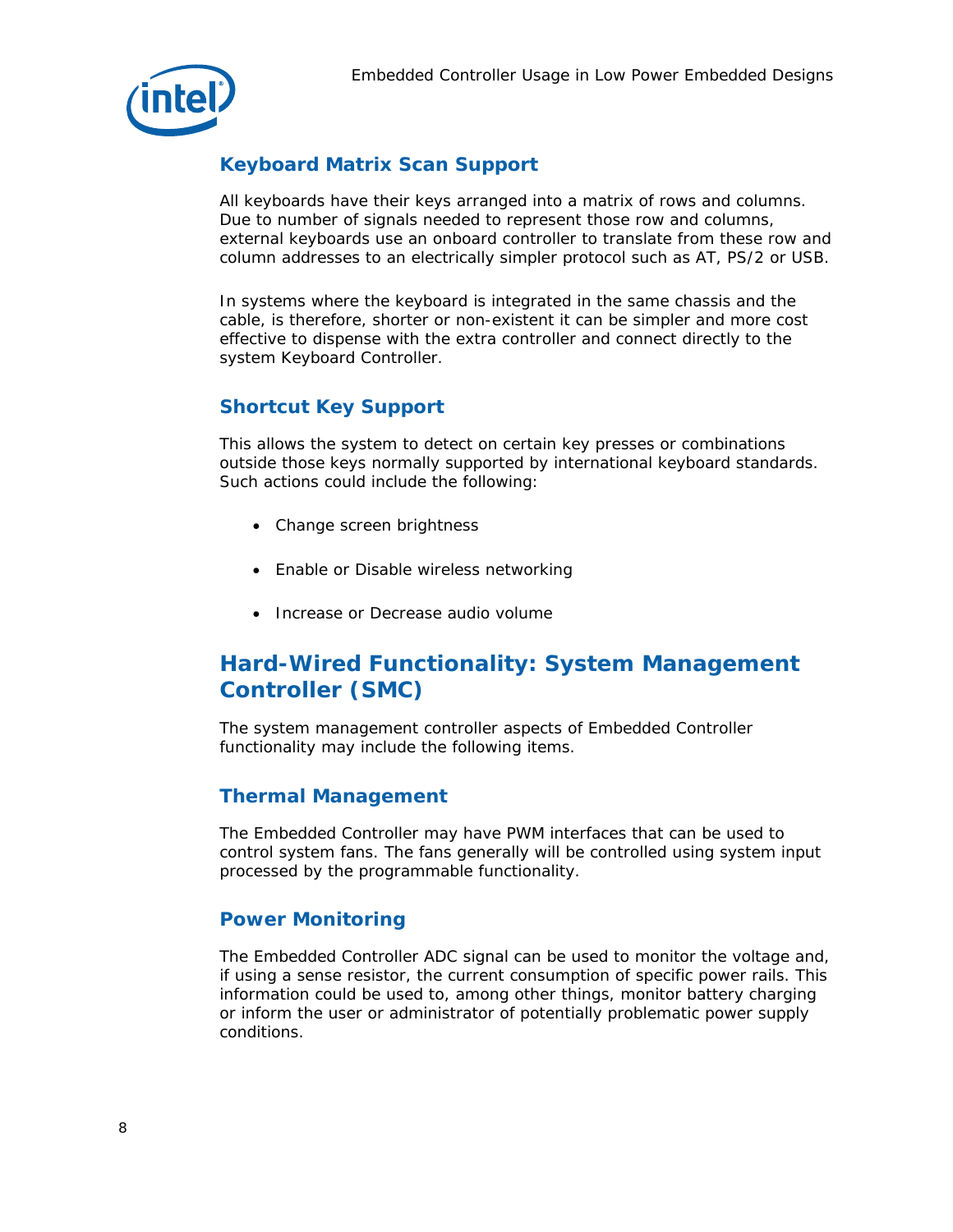

### **Battery Management**

In systems where batteries are one of the system power sources, the Embedded Controller can be used to control charging of the battery in addition to switching between the battery and AC adapter as the active power source changes or monitoring the various battery status metrics such as temperature, charge level and overall health.

### **SPI Flash Bridge**

For older platforms, the Embedded Controller could be used to bridge between the ICH Firmware Hub (FWH) interface and the SPI interface, allowing the more common SPI flash to be used for BIOS storage rather than a native FWH.

### **ACPI Host Interface**

The Embedded Controller may be capable of providing an ACPI compliant operating system (OS) with status and notifications regarding power management events. Further, it may also be capable of generating wake events to bring the system out of low power states.

### **Signal Buffering & Level Shifting**

Some signals from the Intel Architecture components in the system may need to be buffered or level shifted in order to be utilized in the system. Some common examples are the buffering of the chipset SMBus, in order to drive more components than the chipset itself is capable of, and level shifting of the DDC signals from 3.3V to 5V for use at a VGA, DVI or HDMI connector. In order to reduce the BOM count and cost, the Embedded Controller can integrate these functions.

### **Programmable Functionality**

The programmable aspects of the Embedded Controller are the primary method for differentiating the EC implementation for a specific design and/or OEM/ODM. In some cases, changes and additions to the hardware-wired functionality could be used to achieve a similar differentiation albeit with a higher investment most likely needed. In most cases, firmware based modifications are preferred since they are comparatively quick to implement and also to update or bug fix.

Examples of possible programmed functions follow.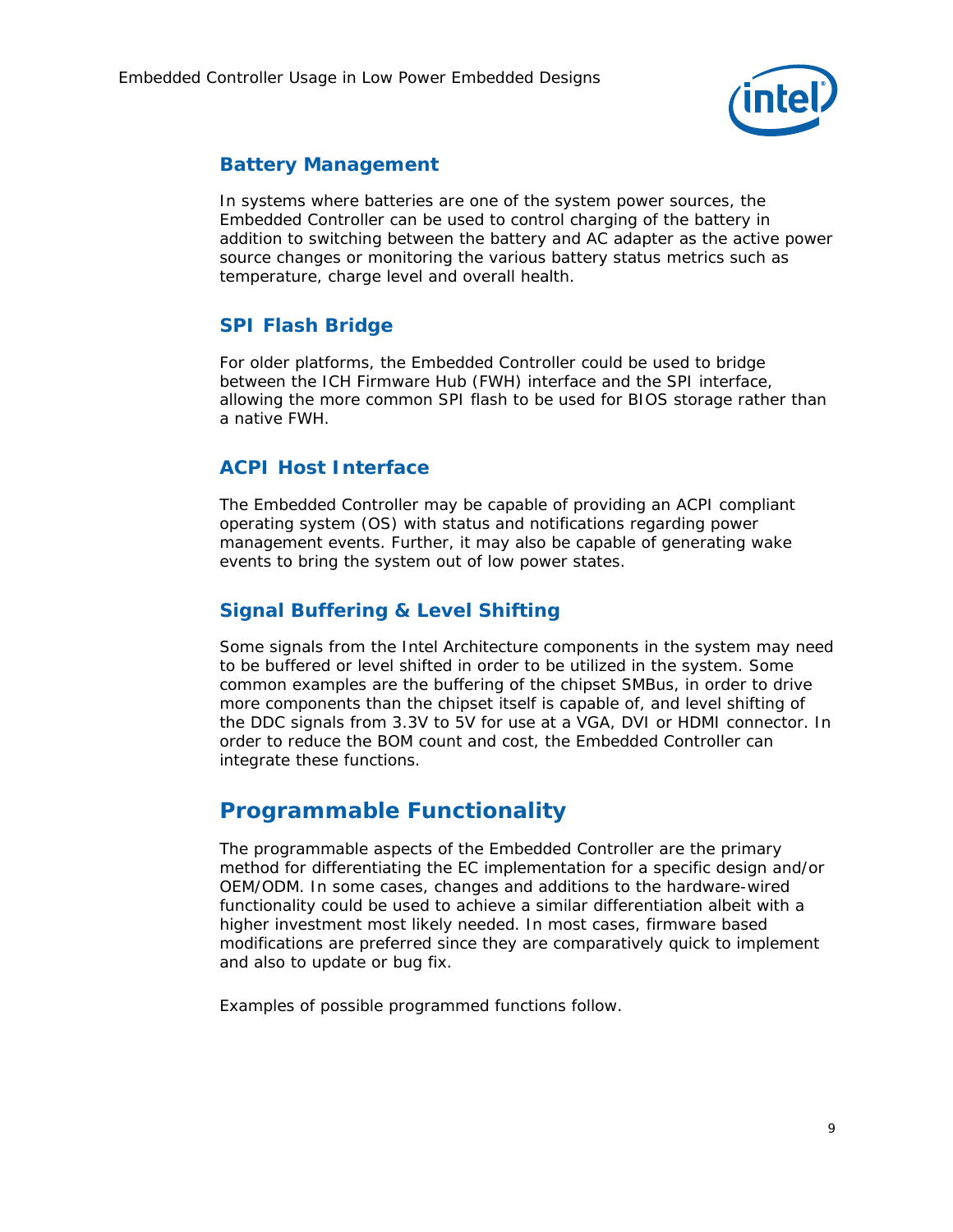

### **Diagnostic Messages**

The Embedded Controller can be used to detect system issues and communicate them either through the processor or directly to the user. Since the Embedded Controller is able to act independently of the Intel Architecture aspects of the system, it can be used to communicate diagnostic messages even when the IA aspects are not active such as before the CPU comes out of reset.

### **Docking Control**

The Embedded Control can be used to detect the docking status of the platform, whether it is in a docking station or not. Based on this status, the EC can carry out tasks such as switching system power source to the dock, alter signal multiplexes to route signals from onboard interfaces to the dock and report the docking status to the operating system.

### **Power Plane Sequencing**

In most low power platforms, there are many combinations in which the various power supplies can be implemented in both hardware device choice and schematic connection. The Embedded Controller firmware can be adjusted to suit the specific needs of the system whilst ensuring that power sequencing meets the needs of the processor and chipset.

This control is particularly critical for those platforms that integrate an Intel® Management Engine (Intel® ME). Historically, most systems had relatively simple single flows between different power states. In order to support technologies such as Intel® Active Management Technology (Intel® AMT), a larger set of flows have to be supported with a more granular control of power planes. For further information on ME requirements, each relevant platform should have the following document available for it: Intel® Management Engine (Intel® ME) and Embedded Controller Interaction for {Platform Codename} Platform Product Specification. Contact your Intel Field Sales Representative.

### **Thermal Management**

The temperature of the processor, chipset, memory modules and other parts of the system can be actively monitored by reading thermal sensors, PECI transactions and other thermal reporting services. The system SMBus is often used to report at least some of the system thermal information. This information could be used to implement functions such as dynamic control of the system thermal solution and provision of user alerts.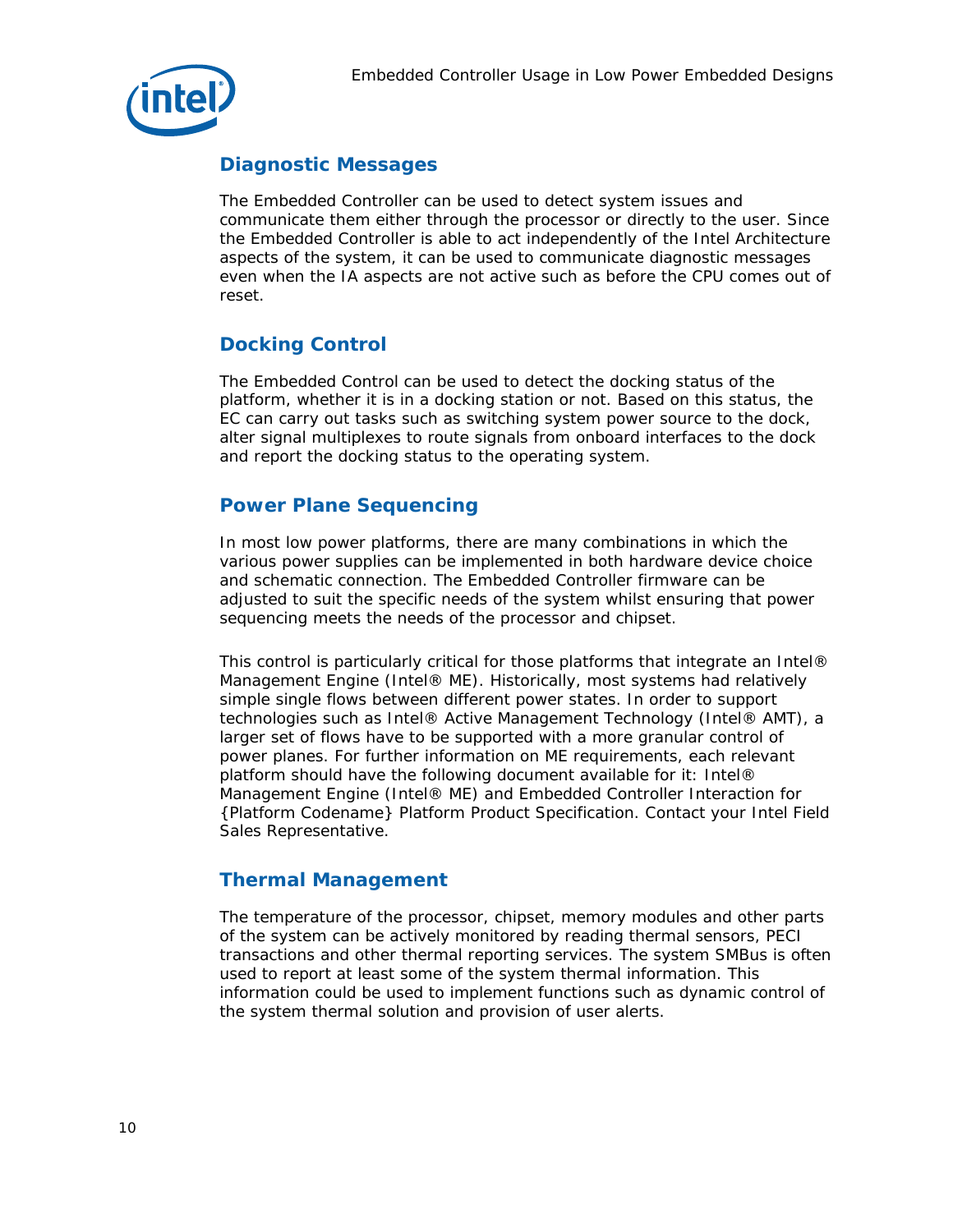

PECI, in particular, will be an essential Embedded Controller functionality for some next generation platforms since it is planned to be the only method for thermal management of the processor's CPU and GFX cores.

# *Connecting Embedded Controller and Intel Architecture*

In order for the Embedded Controller to work with the Intel Architecture components in a platform, some form of hardware link between the two is required. This link can be roughly split into five groups of signals, as described below.

Further information on these signals can be found in the various technical documents available for the Intel Architecture components of interest.

# **Low Pin Count (LPC) Bus**

The Intel Architecture components in the system use the LPC bus to communicate with the Embedded Controller, and its functional blocks, as a peripheral device.

### **System Management Bus (SMBus)**

The Intel Architecture components in the system can use the SMBus to communicate with the Embedded Controller, and its functional blocks, as a slave device. Additionally, if connected to the Intel Architecture SMLink interface, the Embedded Controller can use the SMBus to communicate with the Intel Architecture components, and the associated functional devices, as a slave device.

As previously stated, one of the uses of the SMBus communication is to transfer some system thermal information to the Embedded Controller.

### **Platform Environmental Control Interface (PECI)**

As stated earlier in this document, the PECI link can be used to transfer thermal information from some Intel Architecture components to the Embedded Controller.

### **Power Management Sideband Signals**

The Embedded Controller is in the center of power management for the platform so there are various power management signals connecting the Intel Architecture components to the Embedded Controller.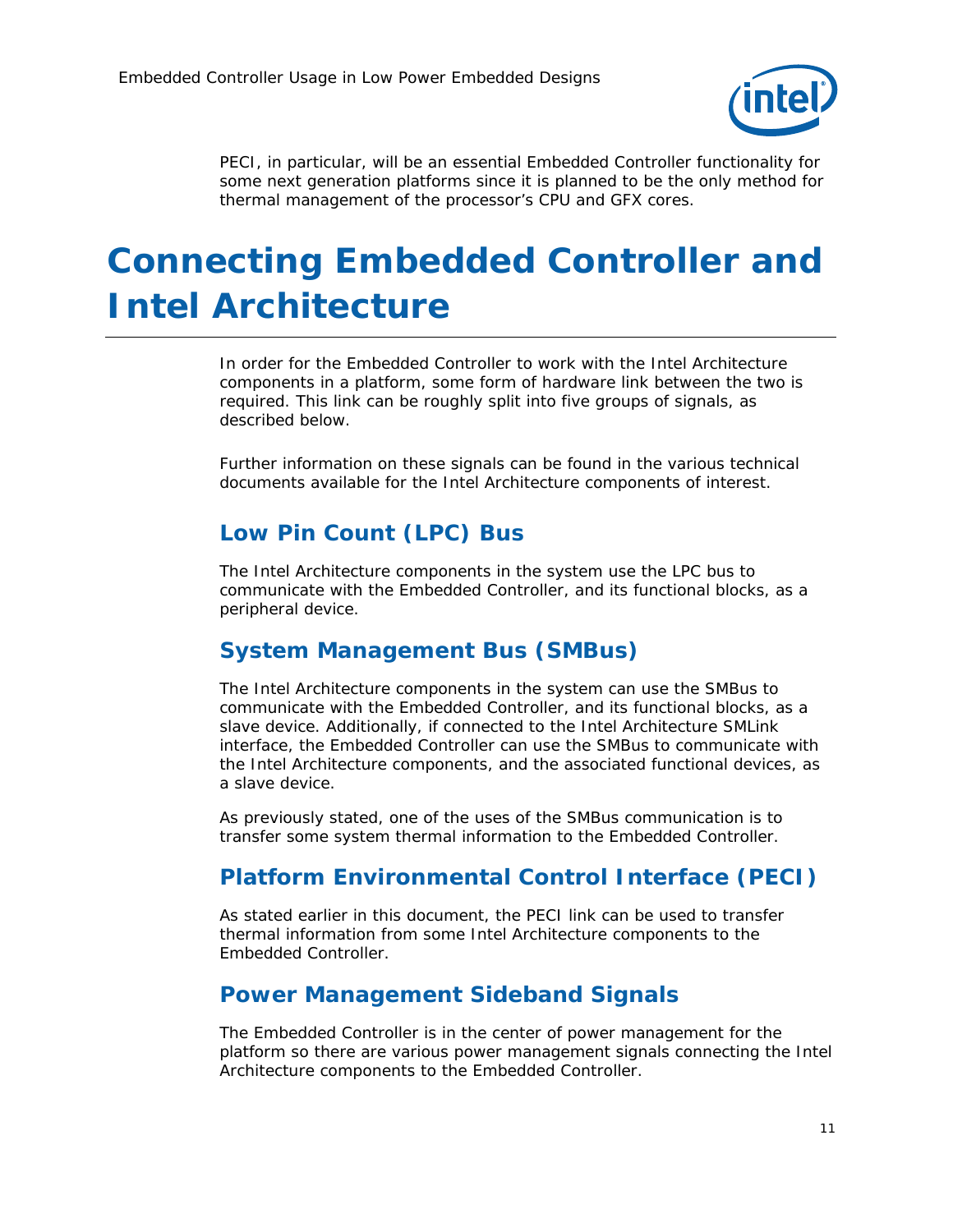

The functions of these signals can include:

- Indicating whether the system is running on AC or DC power supplies.
- System power button
- System reset button
- Power supply power good indicators
- Sx system state indicators
- Battery low indicator
- Platform reset indicator

### **Miscellaneous Sideband Signals**

Other signals can also be connected to facilitate certain functionality. These signals can include:

- Interrupts
- Serial Peripheral Interface (SPI)
- A20 Gate Control
- Keyboard Controller Reset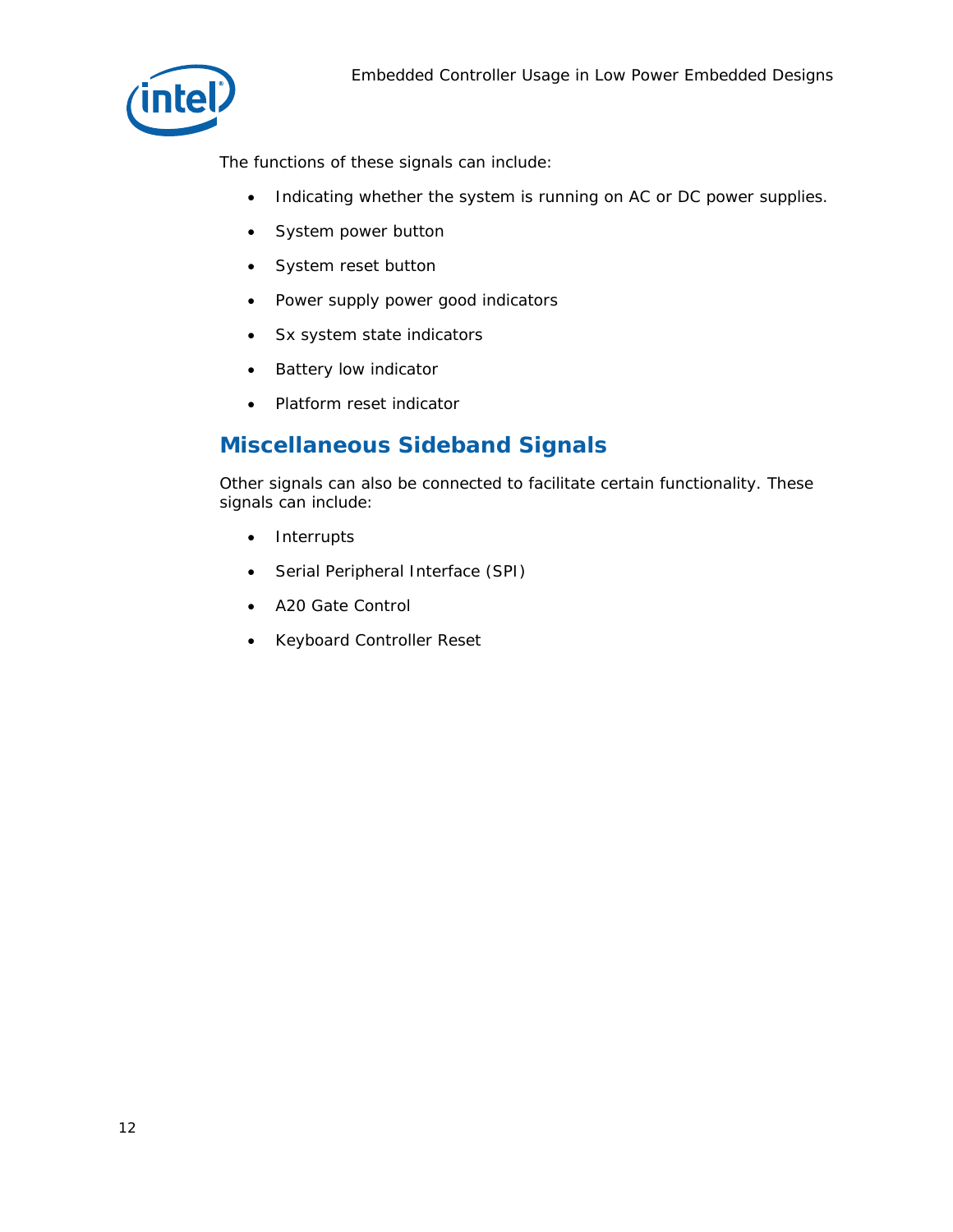

# *Embedded Controllers in Low Power Reference Designs*

As stated earlier in this document, many of Intel's low power embedded reference designs include an Embedded Controller. These Embedded Controllers implement many of the functions in the last chapter.

### **Hardware Support**

Here is a list of Embedded Controllers that have been used in reference designs. Note that list is provided purely as a reference and does not constitute a specific recommendation.

### **Nuvoton\* NPCE791E**

 Intel® Atom™ Processor Z670 with Intel® SM35 Express Chipset Development Kit

### **Renesas\* H8S/2161**

Mobile Intel® 915GME Express Chipset Development Kit

### **Renesas\* H8S/2104**

- Mobile Intel® 945GME Express Chipset Development Kit
- Intel® Core™2 Duo Processor T7500 and Mobile Intel® GME965 Express Chipset Development Kit

#### **Renesas\* H8S/2117**

- Intel® Core™2 Duo Processor and Mobile Intel® 4 Series Express Chipset Family Development Kit
- Intel® Atom™ Processor Z5xx Series Development Kit
- 2nd Generation Intel® Core™ i7-2710QE and i5-2510E Processors with Intel® QM67 Express Chipset Development Kit
- Intel® Core™ i5-520E Processor with Mobile Intel® QM57 Express Chipset Development Kit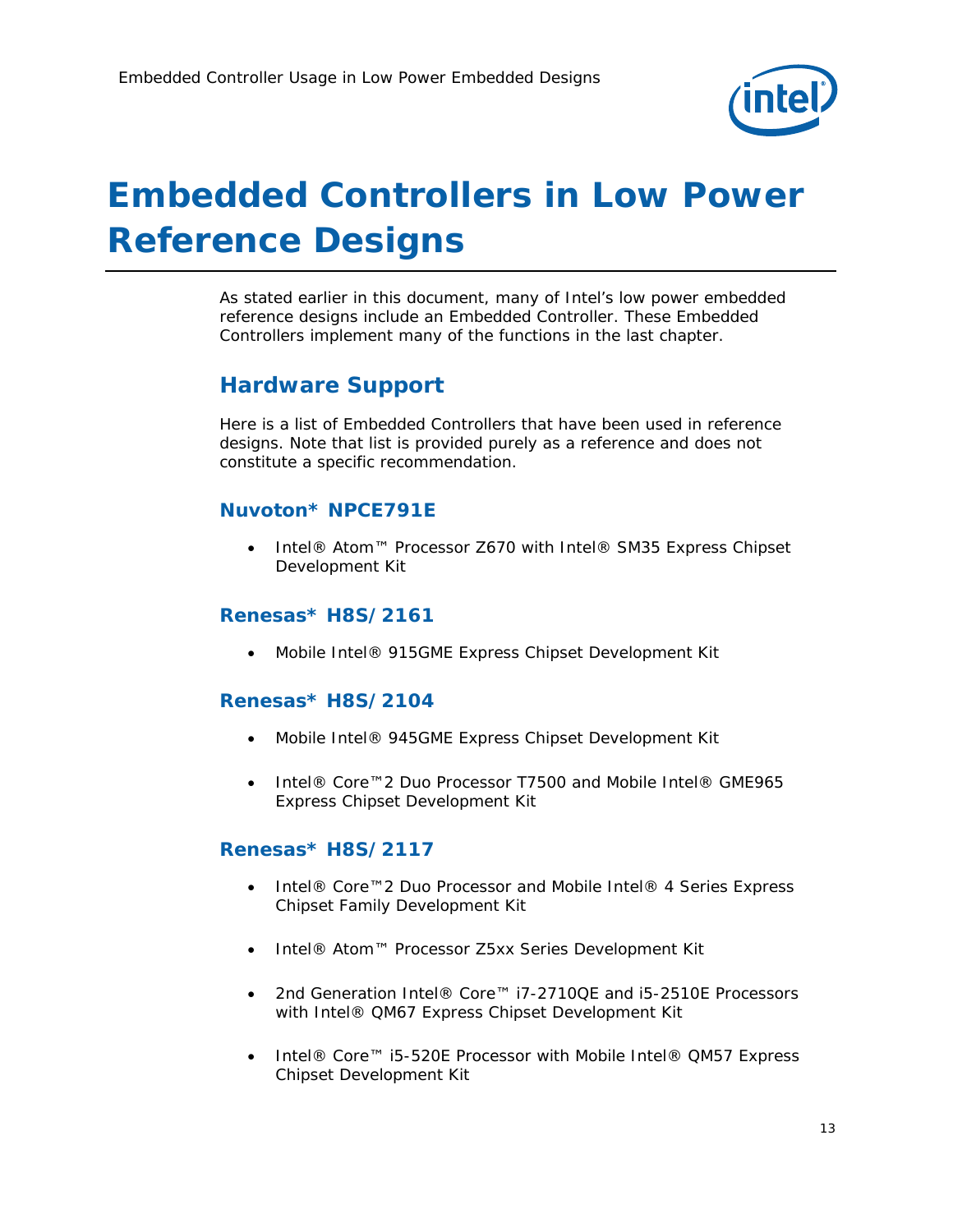

- Intel® Core™ i5-520M Processor with Mobile Intel® QM57 Express Chipset Development Kit
- Intel® Core™ i7-620LE Processor with Mobile Intel® QM57 Express Chipset Development Kit
- Intel® Core™ i7-620UE Processor with Mobile Intel® QM57 Express Chipset Development Kit

# **Firmware Support**

Firmware for reference designs is provided by Intel in **binary form only**, to update the pre-flashed firmware. Source code for this firmware is not available due to the following general concerns:

- The code is subject to a number of  $3<sup>rd</sup>$  party licenses
- The code contains protected IP from Intel, the Embedded Controller vendor and other hardware vendors.
- The code is not written or documented to a production-ready standard or feature set.

System designers requiring source code for Embedded Controller development should contact the 3<sup>rd</sup> parties listed in the next chapter.

### **Collateral Support**

Collateral that documents the hard-wired functionality are available directly from the Embedded Controller vendors. There is no collateral that directly specifies the firmware-based Programmable functionality but there is some that covers aspects of the functionality

- The Intel® Management Engine (Intel® ME) and Embedded Controller Interaction for {Platform Codename} Platform Product Specification
- Reference design power on sequence block diagram (if included as part of the reference design schematics)
- Reference design power sequencing timings (if included in the platform design guide or a discrete document)
- Processor and chipset power sequencing timings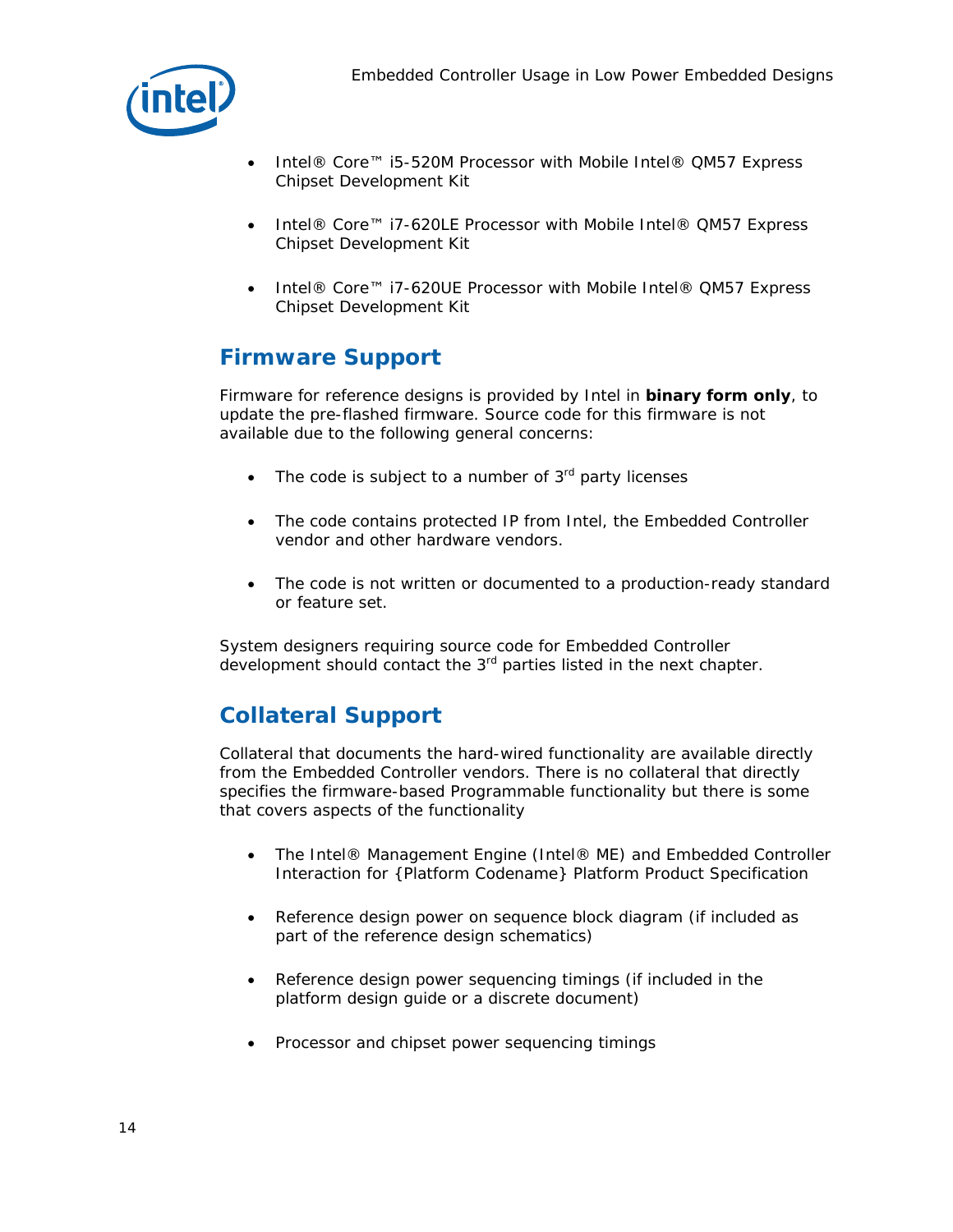

# *Embedded Controller Ecosystem*

### **Hardware**

Embedded Controller hardware is available from a number of vendors including but not restricted to:

- $\bullet$  ITE Tech. Inc.  $*$
- Nuvoton Technology Corp.
- Renesas Technology Corp.\*
- SMSC\*

### **Firmware**

Development support for Embedded Controller firmware, including source code access, is available from the following  $3<sup>rd</sup>$  party vendors.

*Note:* Please contact these vendors directly for a complete list of supported Embedded Controllers and firmware offerings.

### **Nuvoton Embedded Controller Firmware**

• Nuvoton Technology Corp.: APC.Support@nuvoton.com

### **General Embedded Controller Firmware**

- American Megatrends Inc. \* (AMI): http://www.ami.com/products/product.cfm?ProdID=327&CatID=6&Su  $bID=14$
- Nanjing Byosoft Co., Ltd: http://byosoft.com.cn/en/EC.asp
- Phoenix Technologies Ltd.\*: http://www.phoenix.com/pages/keyboard-controller-solutions

In addition to the firmware for the Embedded Controller, it is also necessary to have a system BIOS/EFI firmware that has the required hooks that facilitate interaction between the Intel Architecture aspects of the platform and the Embedded Controller. BIOS and EFI support is available from the following Independent BIOS Vendors (IBVs).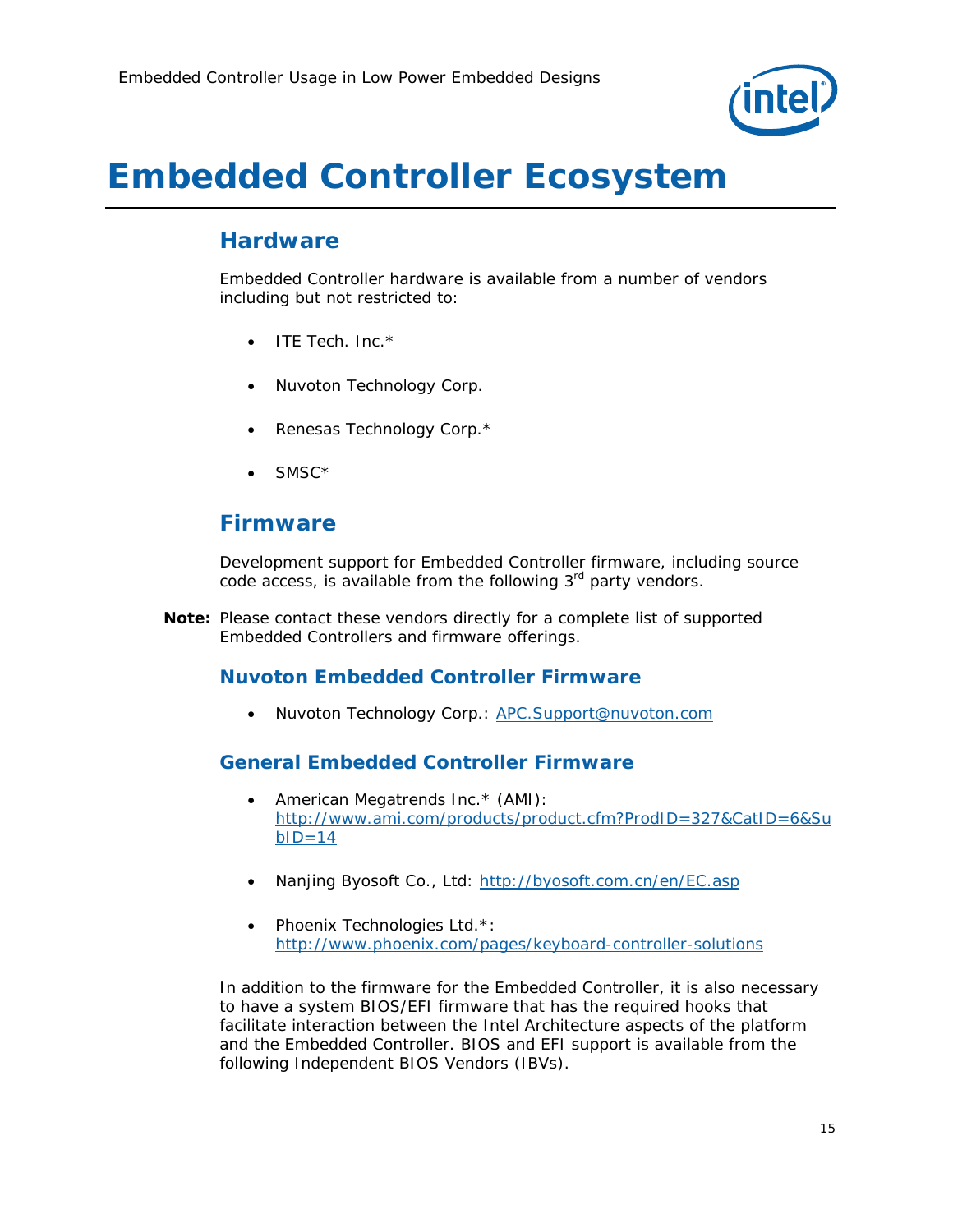

### **Independent BIOS Vendors\***

- American Megatrends Inc. (AMI): http://www.ami.com/
- Nanjing Byosoft Co., Ltd: http://byosoft.com.cn/
- Insyde Software Corp.: http://www.insydesw.com/
- Phoenix Technologies Ltd.: http://www.phoenix.com/

\*Other names and brands may be claimed as the property of others.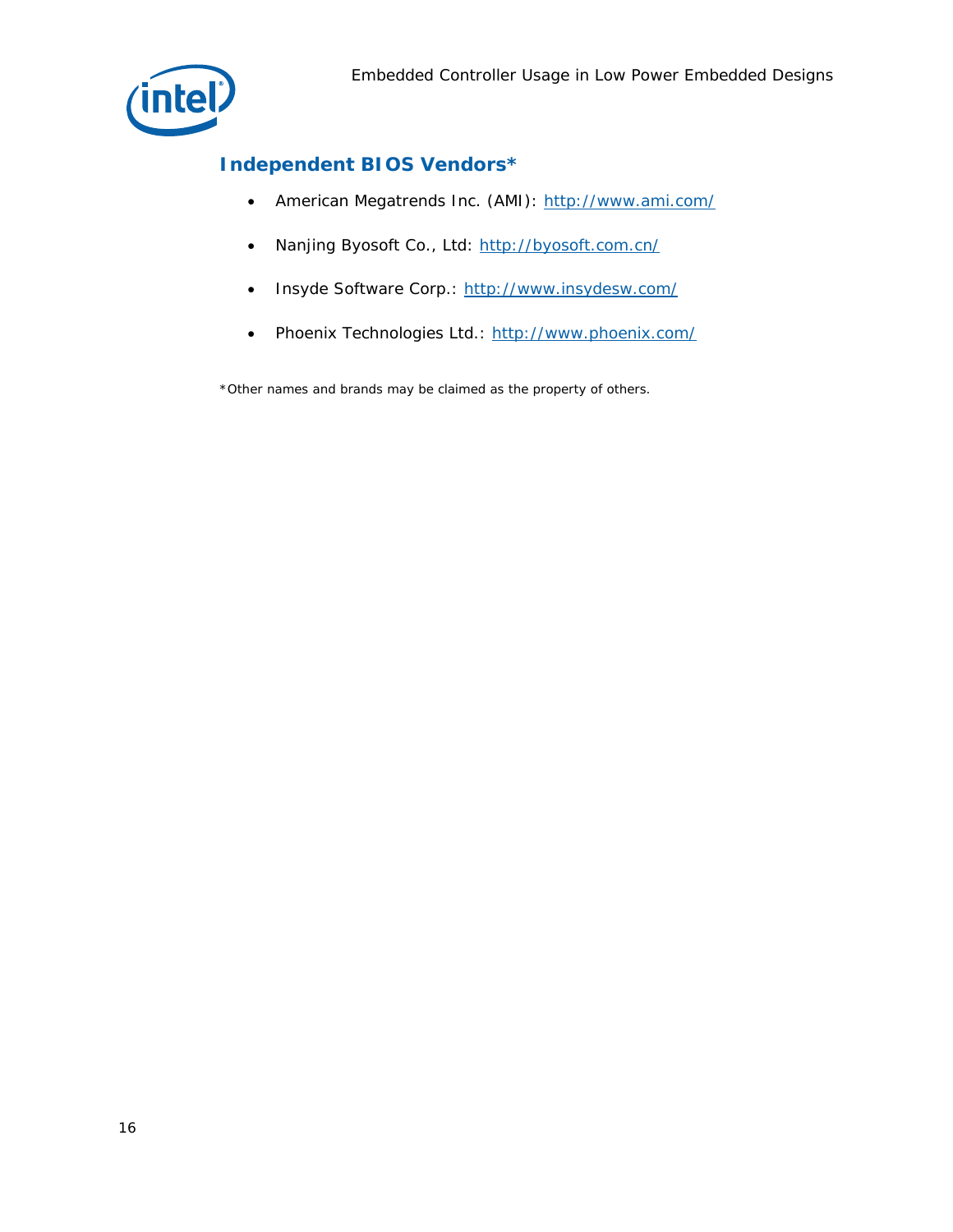

# *Conclusion*

This white paper has summarized what an Embedded Controller is on a conceptual level, the typical functions it typically performs, the specific devices that are found in Intel reference designs and the ecosystem in place to service these devices.

With this information, it is intended that a system designer has enough information to understand the role of an Embedded Controller in his or her system and how to proceed with its integration and customization of firmware as needed.

The Intel® Embedded Design Center provides qualified developers with webbased access to technical resources. Access Intel Confidential design materials, step-by step guidance, application reference solutions, training, Intel's tool loaner program, and connect with an e-help desk and the embedded community. Design Fast. Design Smart. Get started today. http://www.intel.com/p/en\_US/embedded.

### **Authors**

**Matthew Lee** is a Platform Application Engineer with the Low-Power Embedded Products Division (LEPD) at Intel Corporation.

### **Acronyms**

| АC   | <b>Alternating Current</b>                 |
|------|--------------------------------------------|
| ACPI | Advanced Configuration and Power Interface |
| ADC  | Analog to Digital Convertor                |
| BIOS | Basic Input/Output System                  |
| BOM  | <b>Bill of Materials</b>                   |
| CPU  | Central Processing Unit                    |
| CPLD | Complex Programmable Logic Device          |
| DC   | <b>Direct Current</b>                      |
| DDC  | Display Data Channel                       |
| DVI  | Digital Visual Interface                   |
| EС   | Embedded Controller                        |
| EFI  | Extensible Firmware Interface              |
| FPGA | Field Programmable Gate Array              |
|      |                                            |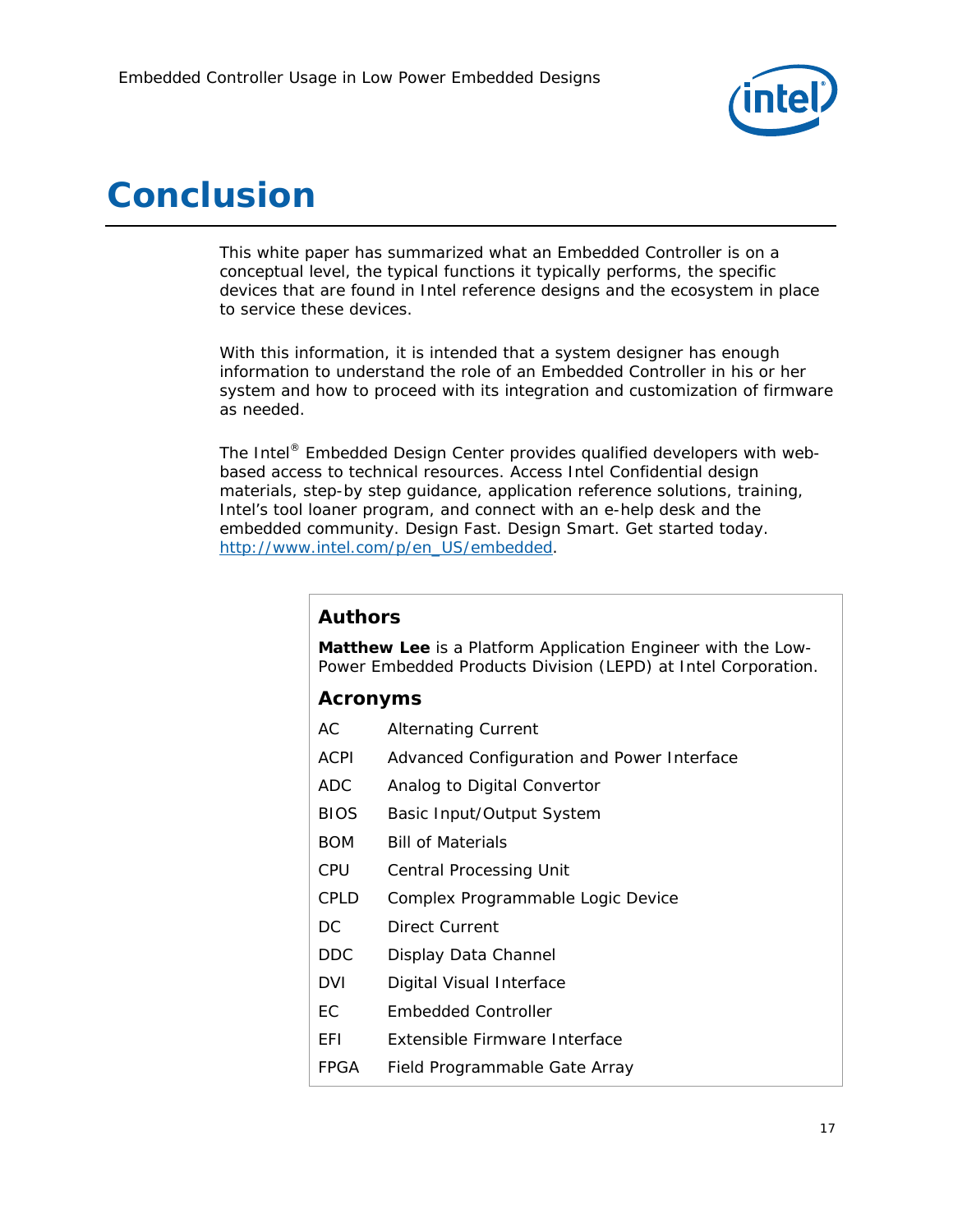

| <b>FWH</b>   | Firmware Hub                                    |
|--------------|-------------------------------------------------|
| HDMI         | High-Definition Multimedia Interface            |
| 1/O          | Input/Output                                    |
| IA           | <b>Intel Architecture</b>                       |
| AMT          | Intel <sup>®</sup> Active Management Technology |
| <b>IBV</b>   | Independent BIOS Vendor                         |
| IC           | <b>Integrated Circuit</b>                       |
| <b>ICH</b>   | I/O Controller Hub                              |
| IP           | <b>Intellectual Property</b>                    |
| <b>KBC</b>   | Keyboard Controller                             |
| <b>KSC</b>   | Keyboard and System Controller                  |
| <b>LPC</b>   | Low Pin Count                                   |
| ME           | Management Engine                               |
| <b>OS</b>    | <b>Operating System</b>                         |
| <b>ODM</b>   | Original Design Manufacturer                    |
| <b>OEM</b>   | Original Equipment Manufacturer                 |
| <b>PCH</b>   | Platform Controller Hub                         |
| PECI         | Platform Environment Control Interface          |
| <b>RAM</b>   | Random Access Memory                            |
| <b>SMBus</b> | System Management Bus                           |
| SMLink       | System Management Link                          |
| <b>SMC</b>   | System Management Controller                    |
| <b>SPI</b>   | Serial Peripheral Interface                     |
| <b>USB</b>   | <b>Universal Serial Bus</b>                     |
| <b>VGA</b>   | Video Graphics Array                            |